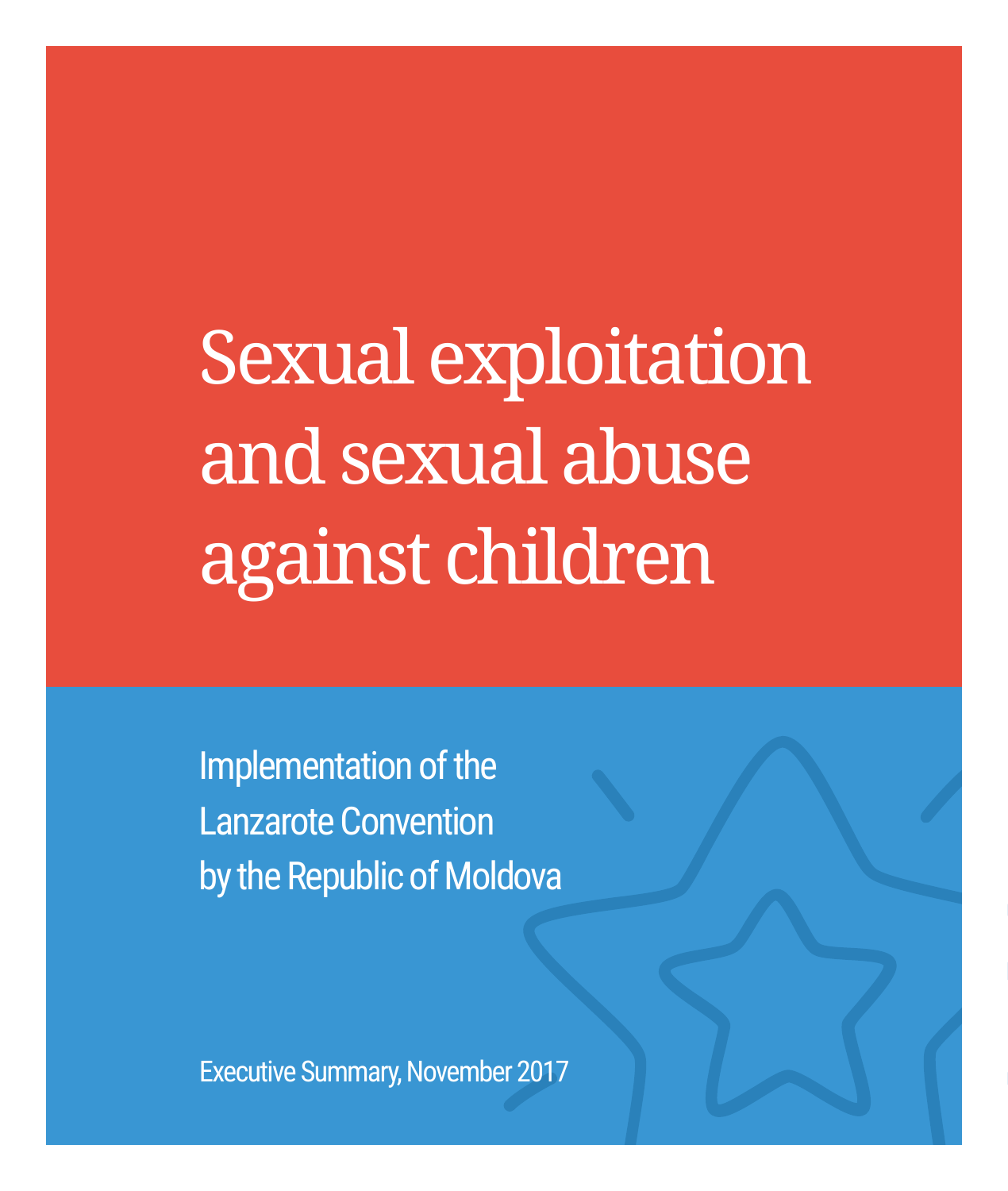The current Executive Summary includes the main findings and recommendations from the "Sexual Exploitation and Sexual Abuse against Children. Implementation of the Lanzarote Convention by the Republic of Moldova" Report, developed by the International Center "La Strada" based on the data and information collected between June 2016 -July 2017. The full version of the Report can be accessed on **www.lastrada.md/rom/centru-de-resurse**

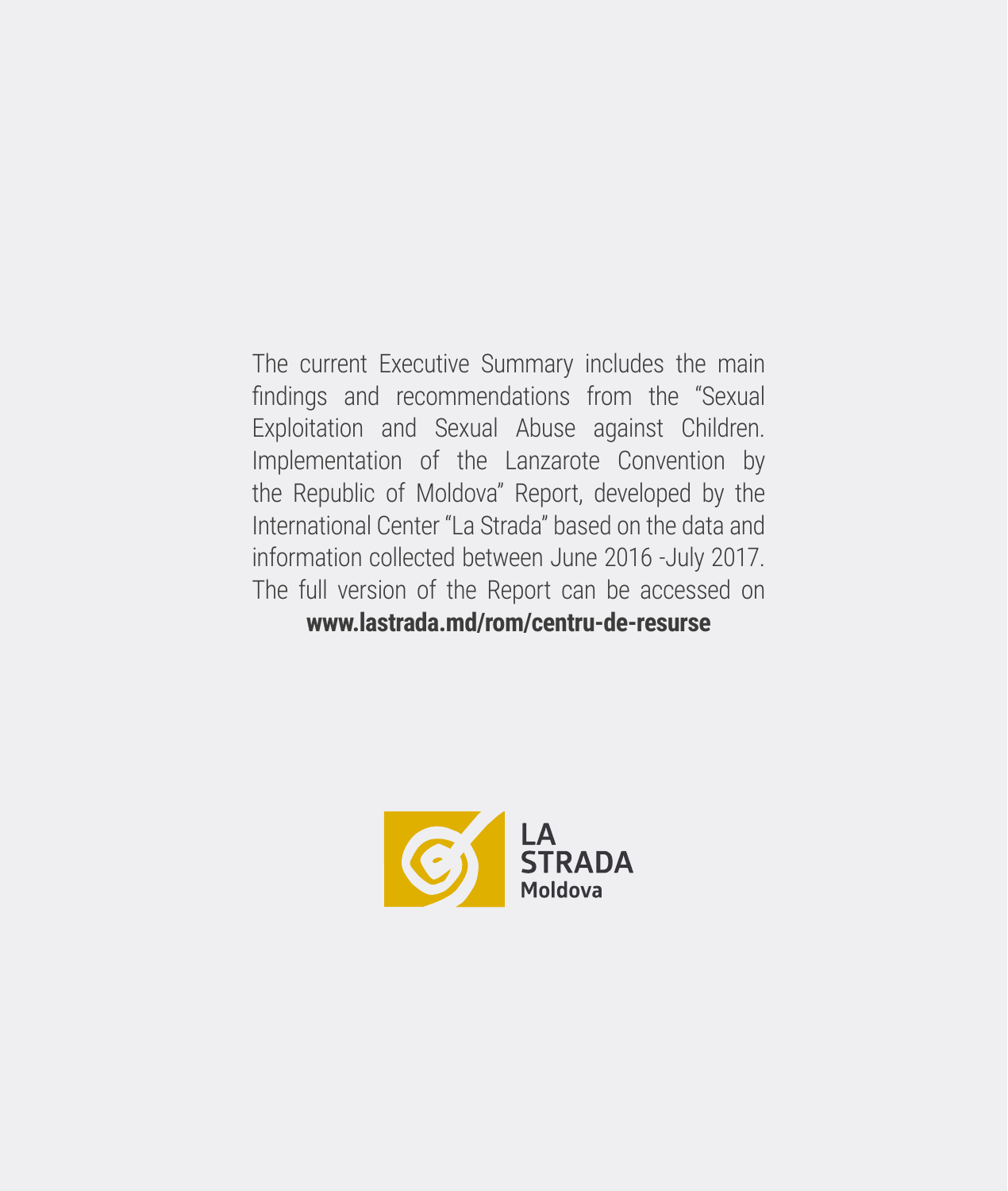# Prevention

The Lanzarote Convention imposes obligations to the signatory states to take preventive measures as follows:

- select professionals who interact with children in daily activities and provide them with professional training on child rights as a general concept, and on sexual exploitation and sexual abuse against children;
- educate children on the risks of sexual exploitation and sexual abuse;
- organize public awareness campaigns;
- involve the private sector, media and civil society in preventive activities;
- develop intervention services for potential criminals, in order to prevent sexual offences against children.

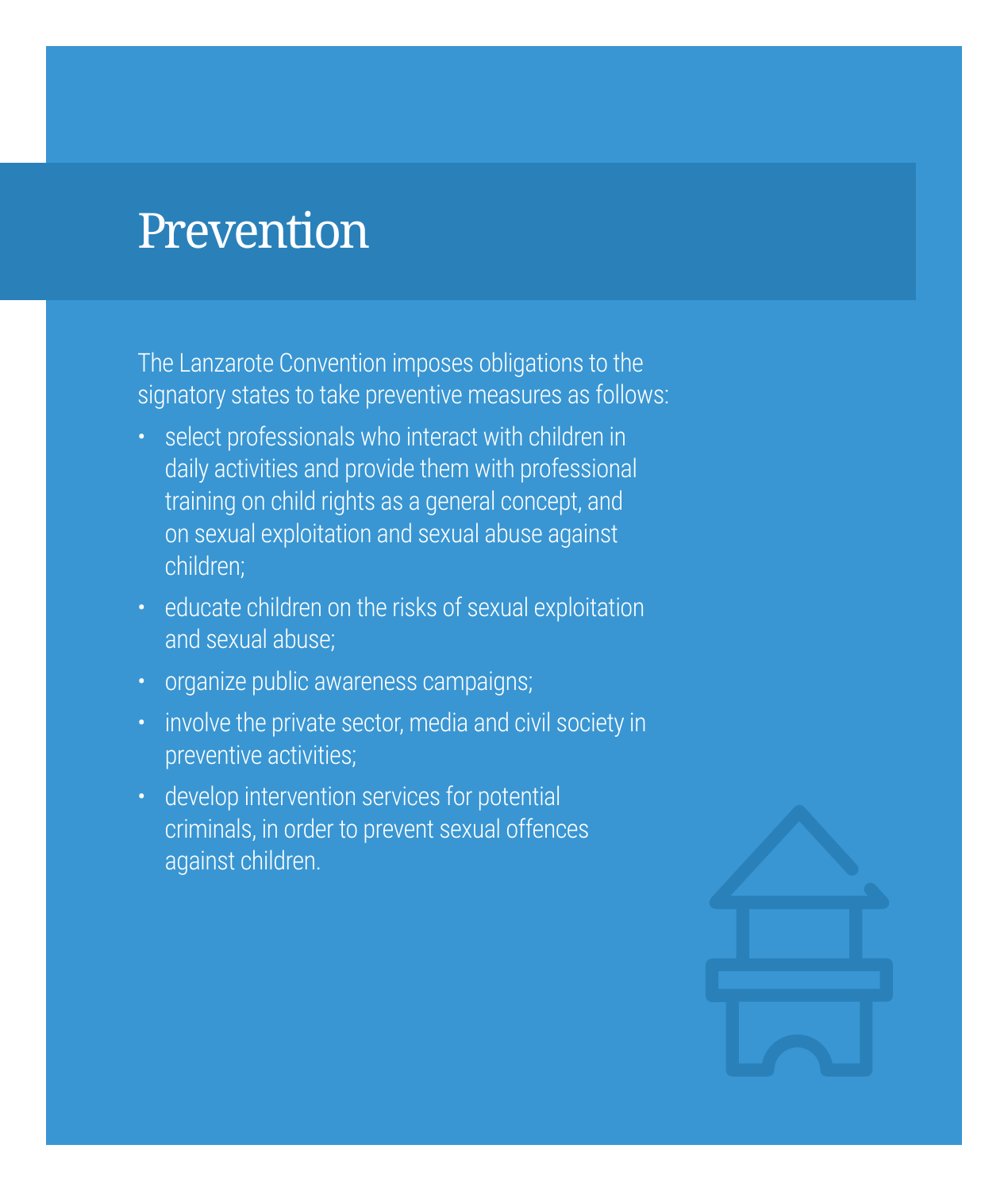- 1. The curricula for initial and continuous training of specialists in the education, health, social protection, police, justice, sport, culture and leisure sectors do not include the subject of sexual exploitation and sexual abuse against children. Thematic trainings on child rights as a general concept, and specific trainings on identifying and assisting victims of child trafficking, as well as children at risk have a sporadic nature and are dependent on the support from civil society and external programs.
- 2. The national education system has a very narrow and segmented approach towards the topic of preventing sexual exploitation and sexual abuse against children. The task to inform about the risks and develop resilience towards sexual exploitation and sexual abuse among children is not sufficiently accomplished, as on one hand, this subject does not include all age categories, and on the other hand, the premises imposed by the Convention are missing, particularly the premise to ensure, first of all, sexual education of teenagers. The school curricula totally exclude the subject of risks related to sexual exploitation and sexual abuse associated with the use of information technologies. This subject is being discussed during seminars held exclusively with the support of civil society.
- 3. Child-friendly health centers, as well as psycho-pedagogic assistance services, which also offer information and individual counseling including for developing resilience towards sexual exploitation and sexual abuse, work in cooperation with nongovernmental organizations. They are still in the developing phase and are accessible at local level.
- 4. Public awareness campaigns on child protection against sexual exploitation and sexual abuse are organized mostly by nongovernmental organizations active in the field, within projects supported by external donors.
- 5. Private sector keeps having a passive role in creating a safer virtual environment, as well as in preventing sexual exploitation and sexual abuse against children. The practice of developing self-regulating norms is not viable for the private sector companies. On the other hand, the state is delaying the involvement of the private ICT sector in the mandatory accomplishment of tasks which would contribute to a higher degree of child protection against online violence.
- 6. The state did not take actions to prevent the risk of committing sexual offences among persons who have the fear of committing or have already committed them, but didn't get under the attention of public authorities.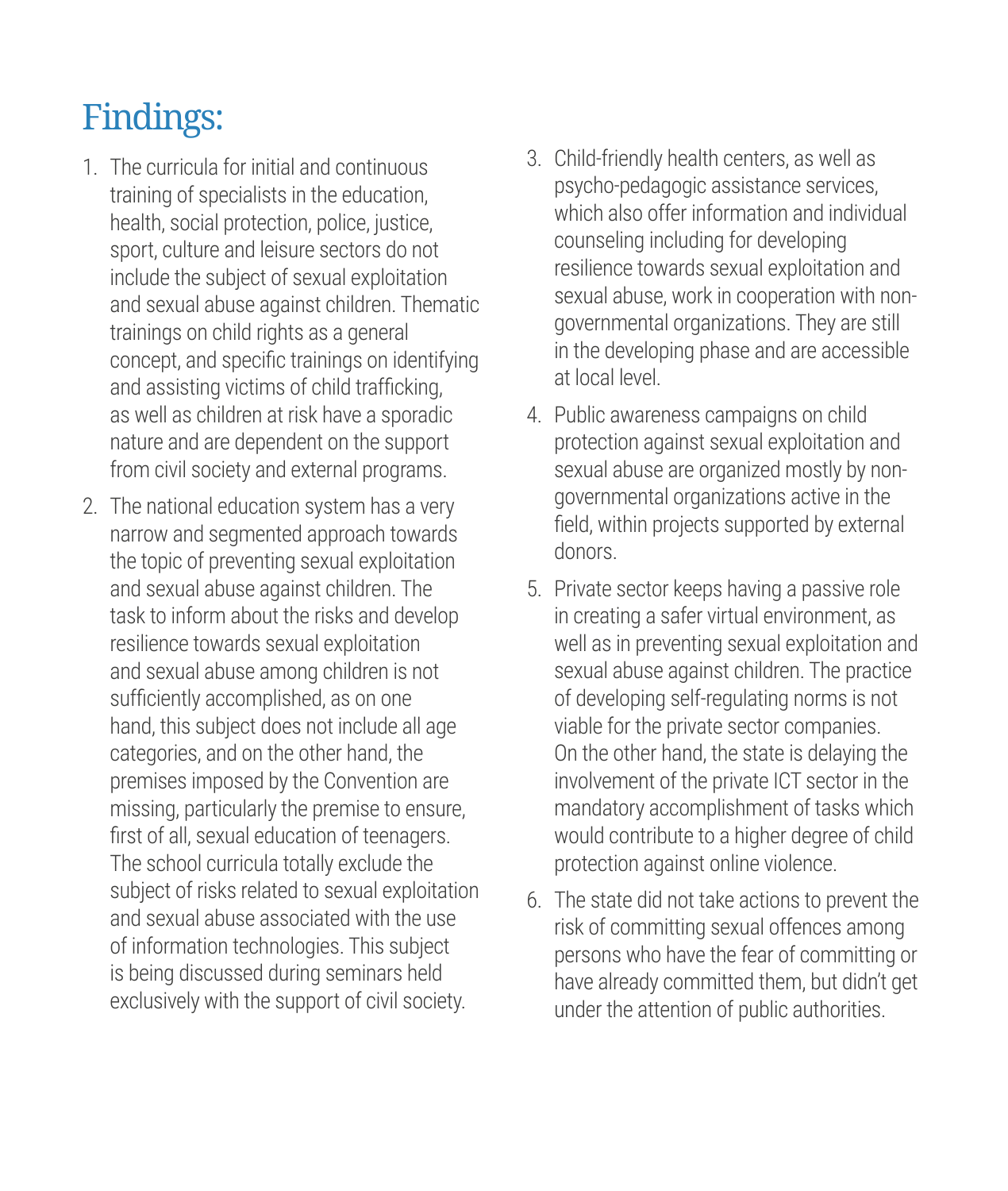### Recommendations:

- 1. Develop, improve and institutionalize training programs for professionals from education, health, social protection, police, justice, culture and leisure sectors on preventing sexual exploitation and sexual abuse against children. Provide appropriate information and methodologic materials to specialists. Ensure continuous and systemic nature of trainings for specialists from the related fields.
- 2. Ensure a structural approach of the sexual education subject in the school curricula, adjusted for all age categories. Systemize the efforts for educating children and teenagers in schools about the risks of SESAC1 , cultivating resilience and promoting information on how and where they can ask for help. Due to the complex nature of this subject, information about the risks must be provided along with the information activities on safe use of the Internet by children, and all these activities should be adapted to the children development level and available to children from the entire education cycle.
- 3. Considering the potential of the childfriendly health centers, as well as of psychopedagogical assistance services, supporting their development, promoting them among teenagers and encouraging youth to access these services should become a priority.
- 4. Develop organizational policies on protection of child rights within private companies and non-governmental institutions (ICT, tourism, avia etc.). These organizational policies can be included in Codes of Conduct, with the goal to prevent sexual exploitation and sexual abuse against children and promote the superior interest of the child in daily activities.
- 5. Develop counselling services for people who feel attracted to children and teenagers, and have the fear that they might commit one of the offenses established in accordance with the Convention. These services should differ from the assistance services to persons who have already became suspects, defendants or culprits (specified in the Chapter III of the Lanzarote Convention), considering the fact that the goal of preventive intervention services is to prevent the committing of offences.

<sup>1</sup> SESAC – sexual exploitation and sexual abuse against children.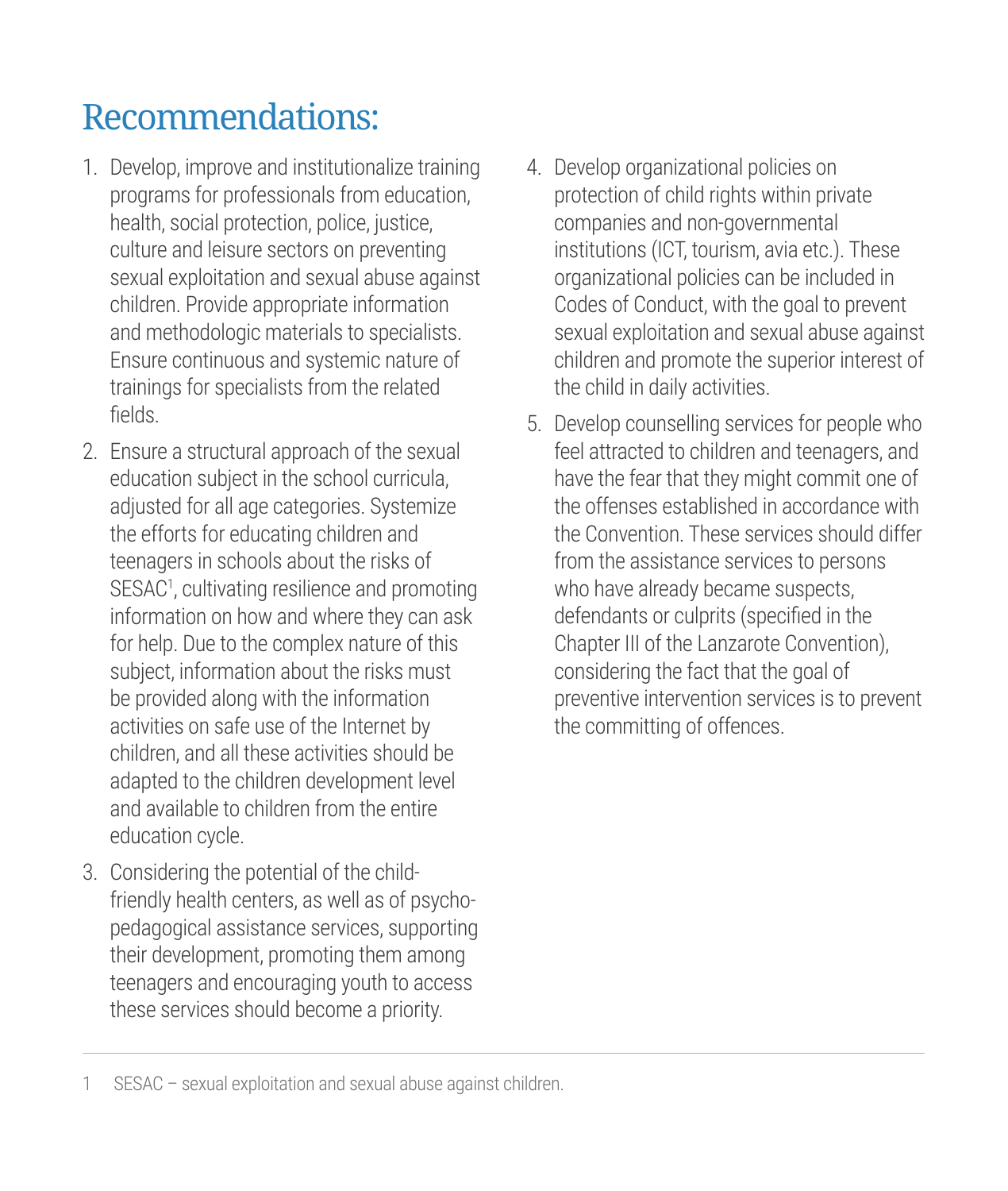# Protection of and assistance to children

The Lanzarote Convention imposes the following measures to the signatory states:

- develop assistance programs for victims and their families;
- provide emergency therapeutic and psychologic assistance services;
- encourage the reporting of suspicions related to sexual exploitation and sexual abuse;
- create assistance and counseling services on the phone or on the Internet.

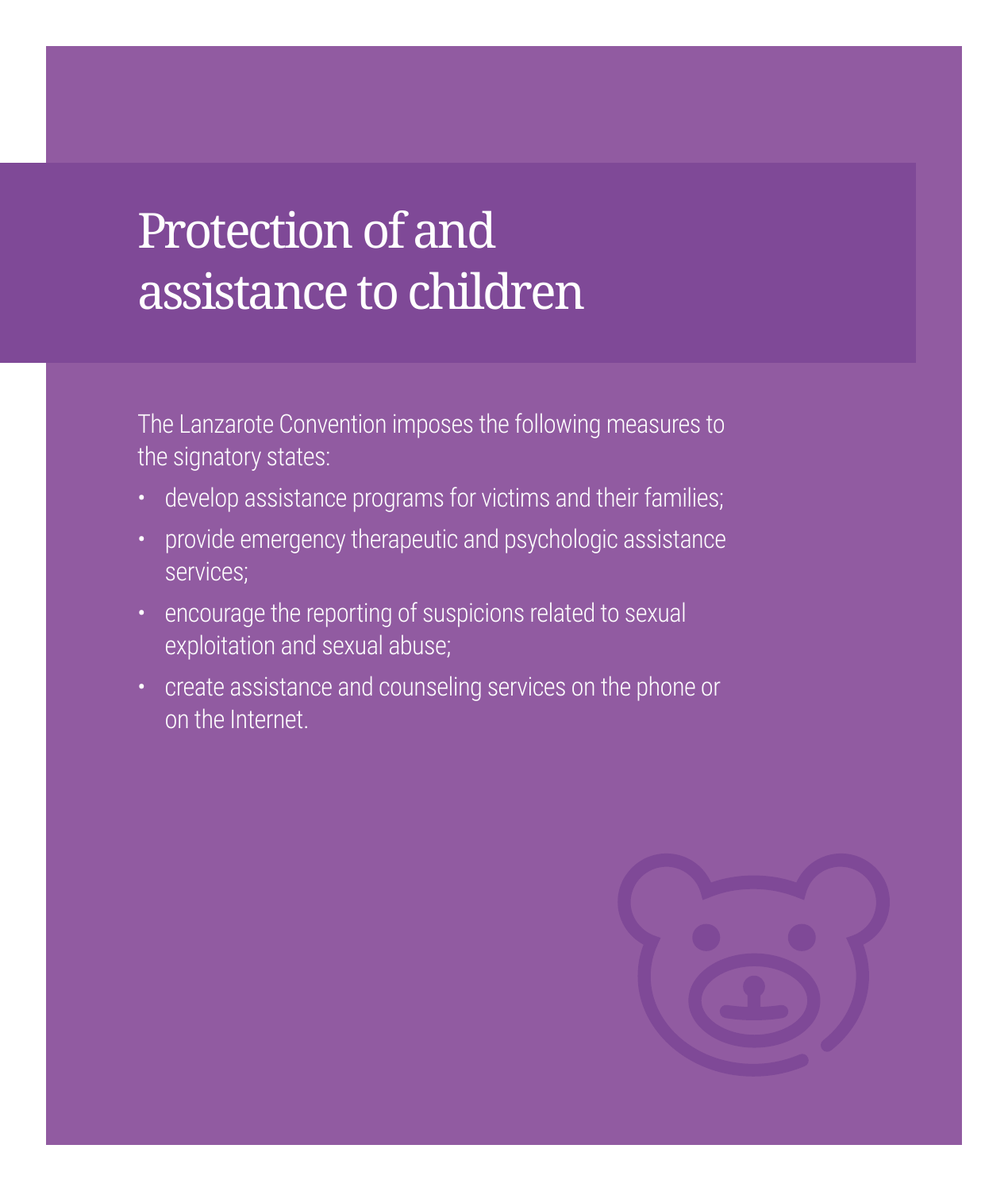- 1. Activities related to protection and qualified assistance to children who suffered from sexual abuse or sexual exploitation are organized in cooperation with the civil society organizations. At the same time, these activities are part of the current projects, which indicates an increased dependence on the external donors and jeopardizes their sustainability.
- 2. There is a lack of protection and assistance services and programs that would focus on resocialization and reintegration of children who suffered from sexual exploitation and sexual abuse during a long period of time, with severe consequences for the physical and psychologic health of the child.
- 3. Specialized assistance and protection services in crises situation for children who suffered from sexual exploitation and sexual abuse are limited from the point of view of geographic location, content and time. Cooperation between the social protection, health and public order systems in this regard is deficient.
- 4. Child Helpline is the only service specialized in counselling children about their rights, which can facilitate the access of these children to protection and assistance services. This service is managed by a state institution and implemented by a nongovernmental organization which ensures the quality of human resources different from public servants.

#### Recommendations:

- 1. Develop and diversify the services at the local level, which would provide qualified assistance to victims of SESAC, including long-term placement for their rehabilitation and social reintegration.
- 2. Strengthen crisis intervention services, including medical, temporary placement and other services.
- 3. Develop a legal framework to implement the Law no. 137 of 29.07.2016 on rehabilitation of victims of offences.
- 4. Support the functionality of phone and online assistance services for childrenvictims and promote them at the national level.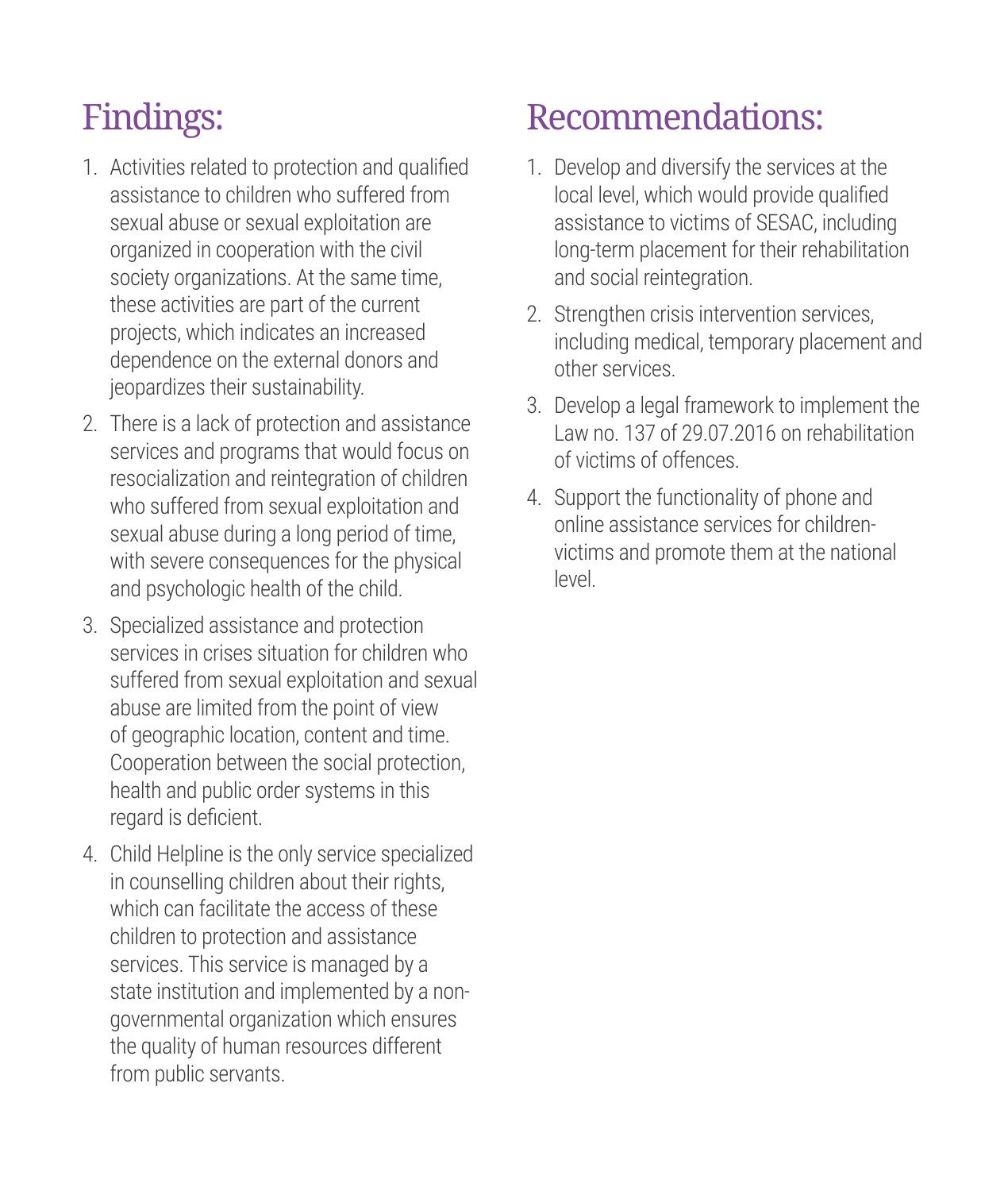# Intervention measures for abusers

The Lanzarote Convention provides for the following measures:

- social, medical and psychological measures available at the pre-sentencing, sentencing and postsentencing phases;
- assess the risk of relapse among the persons who committed crimes related to sexual exploitation and sexual abuse against children;
- request for the consent of the beneficiary to be provided with intervention services.

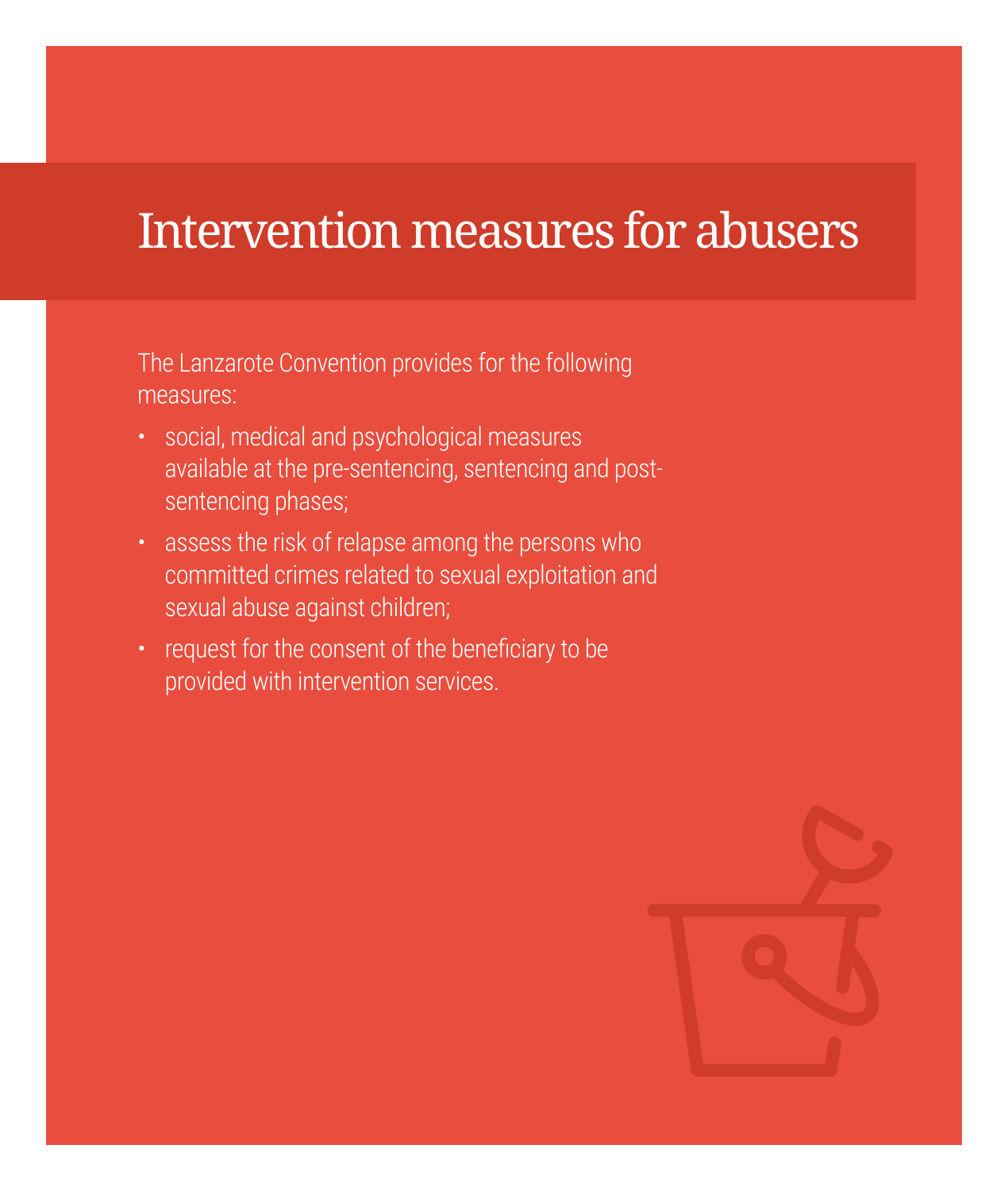- 1. There is almost a total lack of assistance programs for suspects, defendants or culprits in crimes related to sexual life from the moment of the criminal case is initiated and during the entire trial, and specialists from the related institutions have limited knowledge in this regard;
- 2. There is a considerable deficit in performing the re-socialization of detainees – sexual aggressors. Neither the penitentiary nor the probation system does not ensure the fulfillment of the re-socialization task. At the same time, there is also a lack of conditions required: personnel trained to work with this category of beneficiaries, programs especially created to reach the goal of re-socializing aggressors, lack of appropriate conditions and space;
- 3. The principle of compulsoriness in receiving the person's consent for receiving psychosocial assistance at the pre-sentencing stage is not always respected.

### Recommendations:

- 1. Evaluate the actual services of psycho-social intervention related to reducing the risk of relanse of the sexual aggressors who are convicted to imprisonment on the basis of findings. Import, adapt and institutionalize psycho-social intervention programs for sexual aggressors. Develop programs for monitoring sexual aggressors after the discharge of their punishment, during all their life or during a reasonable period of time, in order to prevent the risk of relapse.
- 2. Develop available services at the criminal investigation phase for children or adults who committed the offenses established in accordance with the Convention. In this regard, the Law on probation could be modified, in order to include this category among the beneficiaries of the probation system. Since currently the psychologic evaluation of children in conflict with the law can be performed on demand by specialists from the district Psycho-Social Services, it is recommended to train psychologists in offering assistance to sexual aggressors and equip them with the instruments they might need for providing qualitative psychologic evaluation services.
- 3. Evaluate the risk of relapse at the sentencing phase from the very beginning of the detention punishment execution, as this could motivate the detainee to participate in more programs that would change his criminal behavior.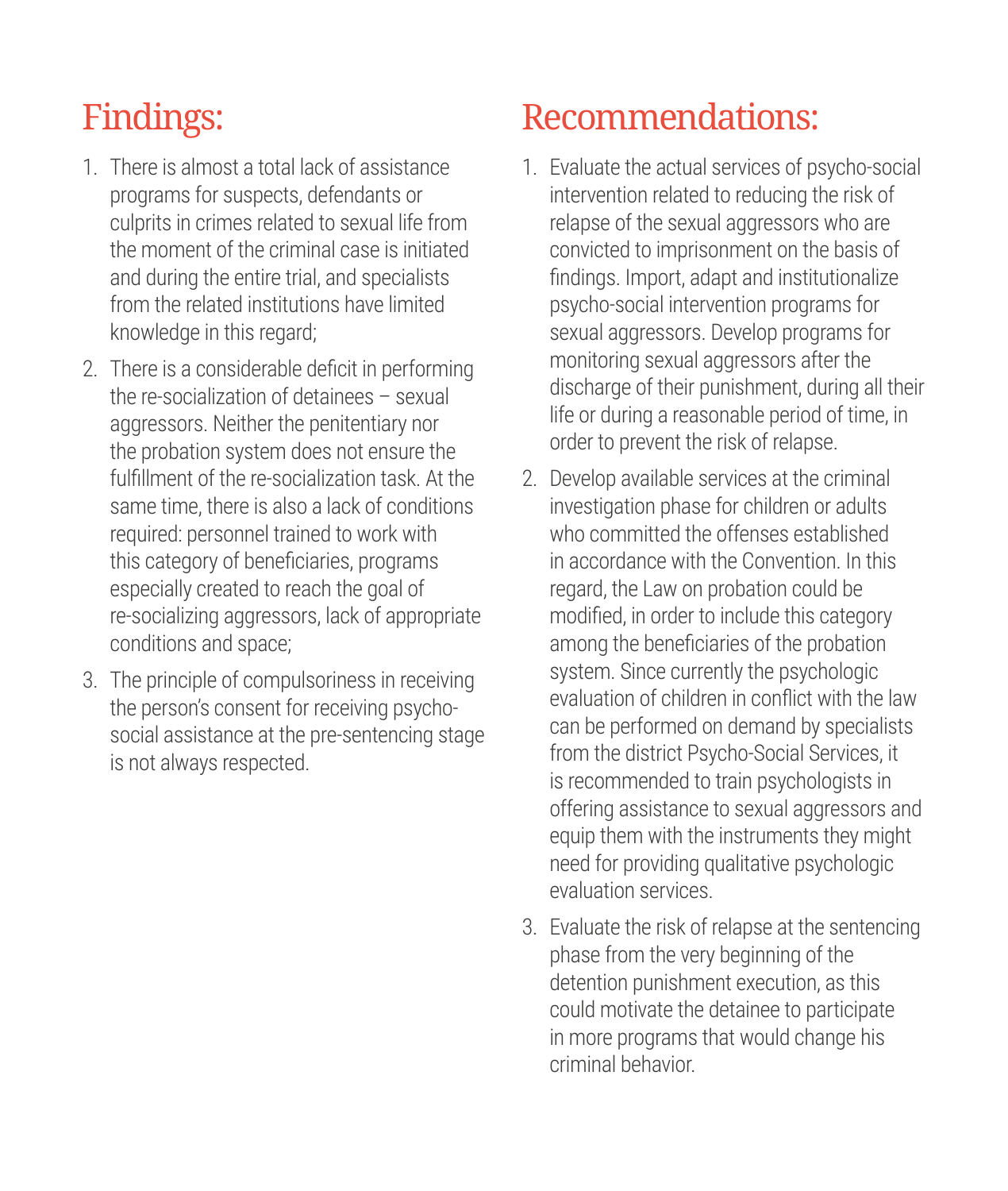# Coordination and cooperation

The Lanzarote Convention imposes the following obligations to the signatory

- ensure coordination of actions at national or local level between in charge of the protection from, the prevention of and the fight against sexual exploitation and sexual abuse of children;
- set up or designate particular independent national or local institutions for the promotion and protection of the rights of the child;
- create specific mechanisms for data collection or focal points, at the national or local levels and in collaboration with civil society.
- cooperate at the international and regional level for preventing and combating sexual exploitation and sexual abuse of children, protecting victims and providing them assistance, conducting investigations or trials that reflect the offences established in accordance with the Convention etc.

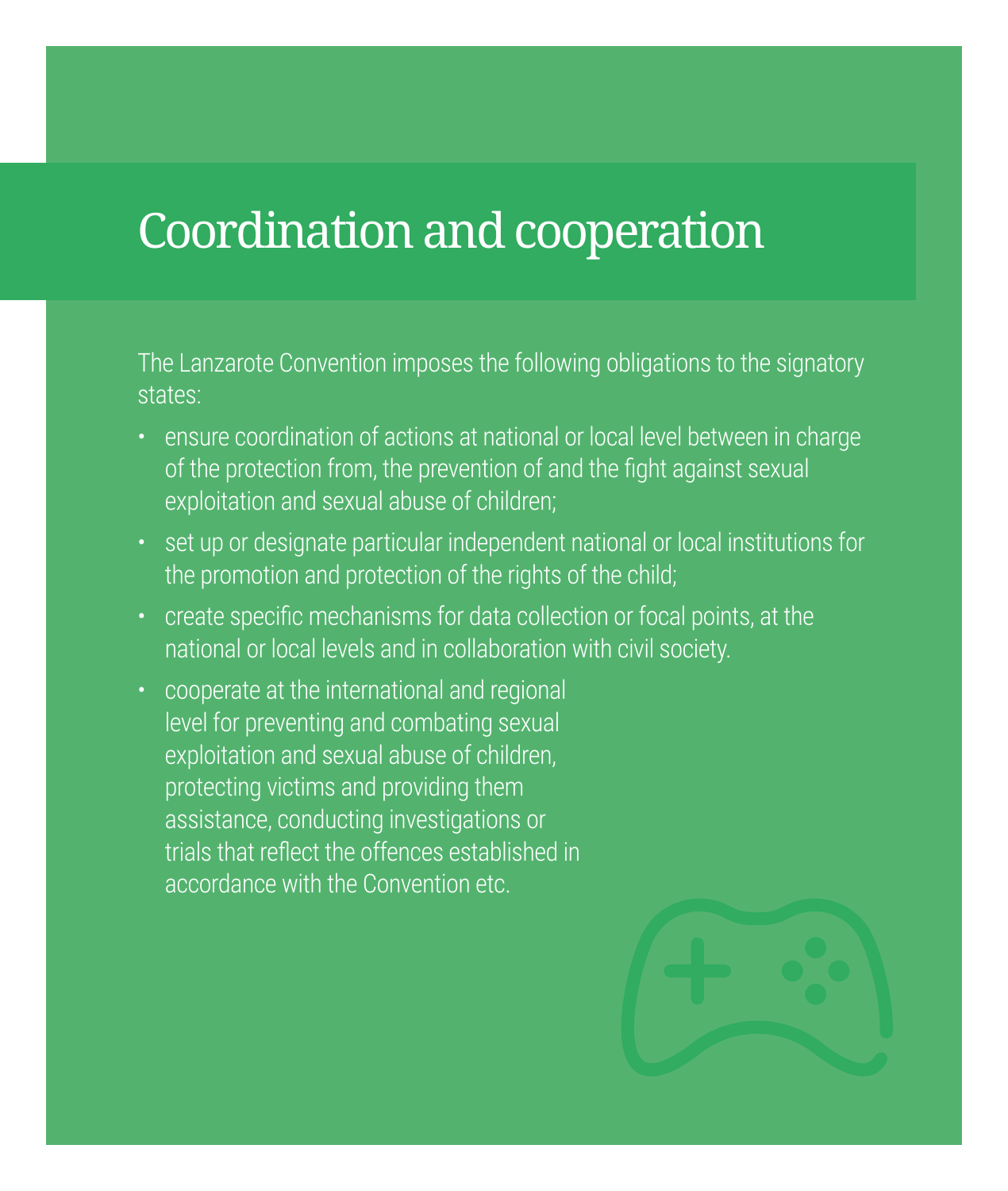- 1. In practice, children victims of sexual exploitation and sexual abuse are subject to two different mechanisms of intervention and cooperation (CCM and MRS), which intersect through the categories of beneficiaries. These mechanisms created platforms for cooperation between local public authorities and local NGOs, following basically the same principles. Developing cooperation with the civil society sector is still a priority in the national policy documents.
- 2. There is no unique data collection mechanism, or some unique indicators for segregation of data. Moreover, the sectoral collected data are currently not qualitatively analyzed for identifying the risk factors or new tendencies of the sexual exploitation and sexual abuse against children phenomena.
- 3. Involving children at the phase of development and application of policies. programs or other initiatives related to the fight against SESAC is at the initial stage. There are several initiatives and examples of associating children for participating in the decision-making process, nevertheless, currently their role is yet limited.

4. The state made efforts to develop and strengthen international cooperation in view of preventing and combating SESAC, ensuring assistance and protection to victims, and conducting common investigation of crimes. The law enforcement authorities became members of international platforms and joined several international databases. Negotiations on bilateral assistance related to repatriation and assistance to victims had been initiated, and activities for developing capacity and experience exchange are being organized.